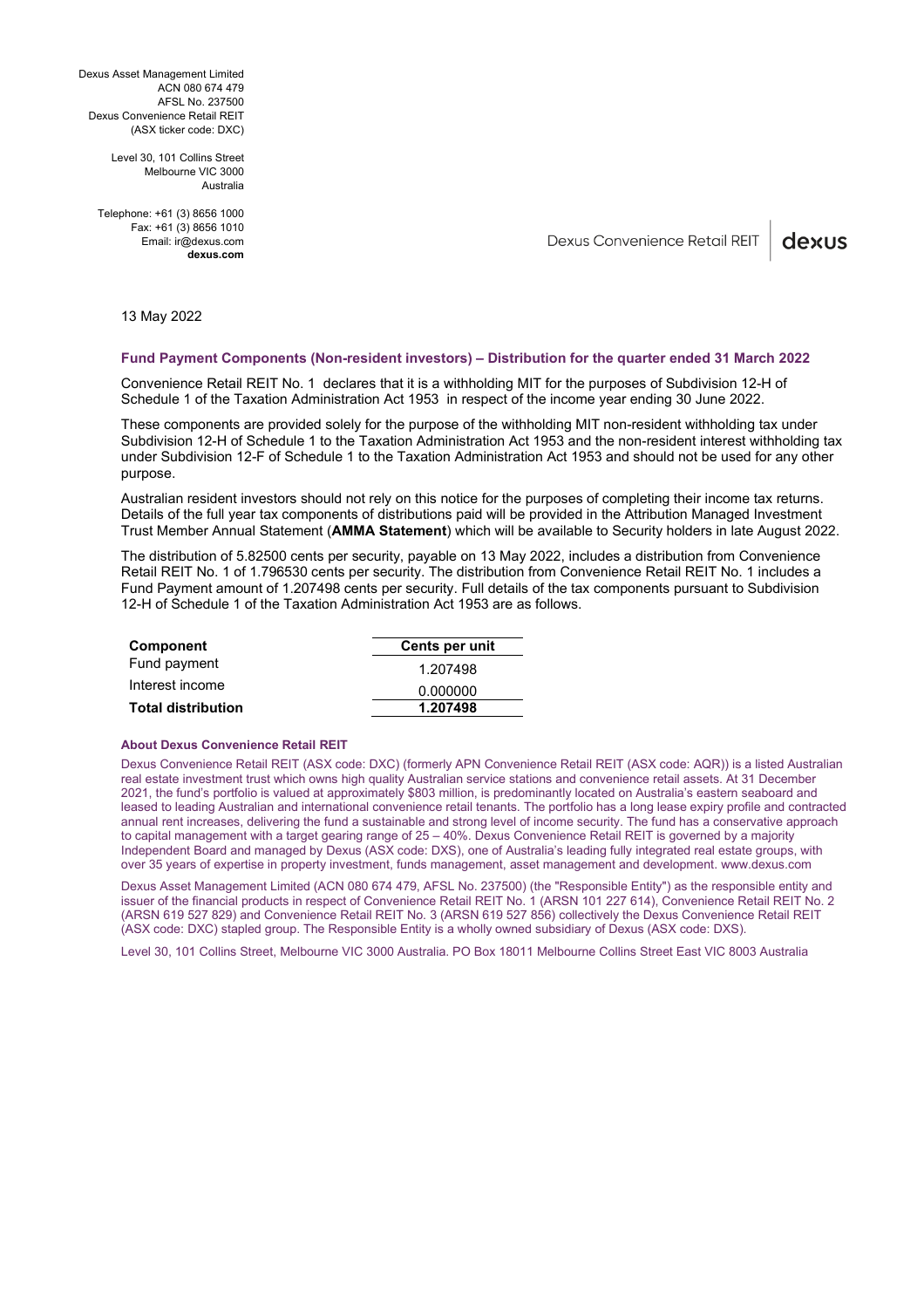Dexus Asset Management Limited ACN 080 674 479 AFSL No. 237500 Dexus Convenience Retail REIT (ASX ticker code: DXC)

> Level 30, 101 Collins Street Melbourne VIC 3000 Australia

Telephone: +61 (3) 8656 1000 Fax: +61 (3) 8656 1010 Email: ir@dexus.com **dexus.com**

Dexus Convenience Retail REIT dexus

13 May 2022

### **Fund Payment Components (Non-resident investors) – Distribution for the quarter ended 31 March 2022**

Convenience Retail REIT No. 2 declares that it is a withholding MIT for the purposes of Subdivision 12-H of Schedule 1 of the *Taxation Administration Act 1953* in respect of the income year ending 30 June 2022.

These components are provided solely for the purpose of the withholding MIT non-resident withholding tax under Subdivision 12-H of Schedule 1 to the Taxation Administration Act 1953 and the non-resident interest withholding tax under Subdivision 12-F of Schedule 1 to the *Taxation Administration Act 1953* and should not be used for any other purpose.

Australian resident investors should not rely on this notice for the purposes of completing their income tax returns. Details of the full year tax components of distributions paid will be provided in the Attribution Managed Investment Trust Member Annual Statement (**AMMA Statement**) which will be available to Security holders in late August 2022.

The distribution of 5.82500 cents per security, payable on 13 May 2022, includes a distribution from Convenience Retail REIT No. 2 of 2.442103 cents per security. The distribution from Convenience Retail REIT No. 2 includes a Fund Payment amount of 1.104605 cents per security. Full details of the tax components pursuant to Subdivision 12-H of Schedule 1 of the *Taxation Administration Act 1953* are as follows.

| <b>Component</b>          | Cents per unit |
|---------------------------|----------------|
| Fund payment              | 1.104605       |
| Interest income           | 0.000000       |
| <b>Total distribution</b> | 1.104605       |

# **About Dexus Convenience Retail REIT**

Dexus Convenience Retail REIT (ASX code: DXC) (formerly APN Convenience Retail REIT (ASX code: AQR)) is a listed Australian real estate investment trust which owns high quality Australian service stations and convenience retail assets. At 31 December 2021, the fund's portfolio is valued at approximately \$803 million, is predominantly located on Australia's eastern seaboard and leased to leading Australian and international convenience retail tenants. The portfolio has a long lease expiry profile and contracted annual rent increases, delivering the fund a sustainable and strong level of income security. The fund has a conservative approach to capital management with a target gearing range of 25 – 40%. Dexus Convenience Retail REIT is governed by a majority Independent Board and managed by Dexus (ASX code: DXS), one of Australia's leading fully integrated real estate groups, with over 35 years of expertise in property investment, funds management, asset management and development. www.dexus.com

Dexus Asset Management Limited (ACN 080 674 479, AFSL No. 237500) (the "Responsible Entity") as the responsible entity and issuer of the financial products in respect of Convenience Retail REIT No. 1 (ARSN 101 227 614), Convenience Retail REIT No. 2 (ARSN 619 527 829) and Convenience Retail REIT No. 3 (ARSN 619 527 856) collectively the Dexus Convenience Retail REIT (ASX code: DXC) stapled group. The Responsible Entity is a wholly owned subsidiary of Dexus (ASX code: DXS).

Level 30, 101 Collins Street, Melbourne VIC 3000 Australia. PO Box 18011 Melbourne Collins Street East VIC 8003 Australia